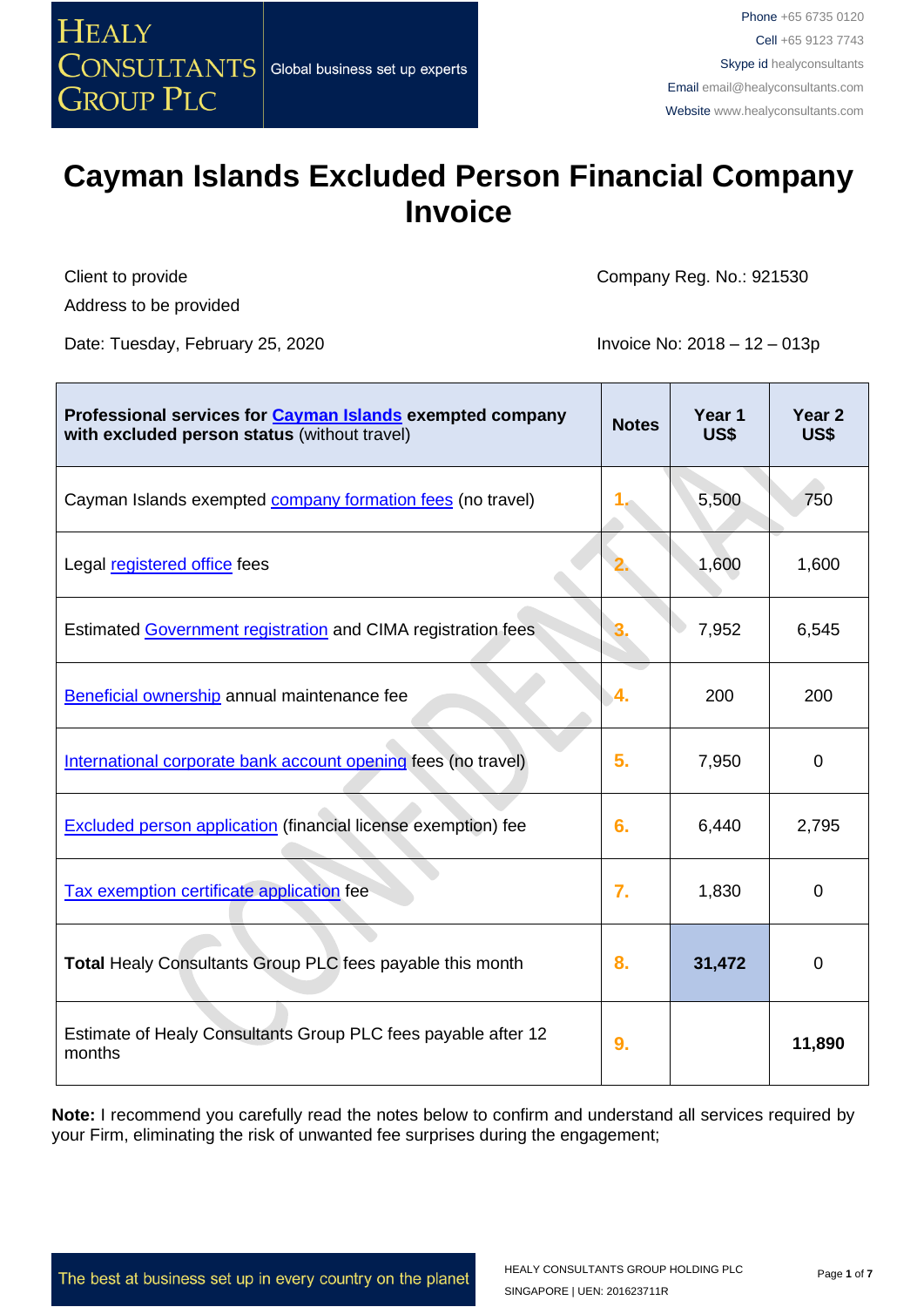#### *Notes to invoice above*

**1.** Healy Consultants Group PLC fees to efficiently and effectively complete Cayman Islands company registration within two [weeks](http://www.healyconsultants.com/cayman-islands-company-registration/fees-timelines/#timelines) by **i)** choosing the optimum regulatory license for our Client's business activities; **ii)** reserving a company name with [General Registry;](http://www.ciregistry.gov.ky/portal/page/portal/reghome) **iii)** settling our accountant and lawyer fees and **iv**) preparing a high quality company incorporation application for [General Registry;](http://www.ciregistry.gov.ky/portal/page/portal/reghome)

All [engagement fees](http://www.healyconsultants.com/company-registration-fees/) (click link) are agreed and paid up front and agree to the fees published on our country web pages. Consequently, there are no hidden fees, surprises or ambushes throughout the engagement. All engagement deadlines are agreed up front in the form of a [detailed project plan,](http://www.healyconsultants.com/index-important-links/example-project-plan/) mapping out [deliverables](http://www.healyconsultants.com/deliverables-to-our-clients/) by week throughout the engagement term;



Every week during the engagement, Healy Consultants Group PLC will email our Client a [detailed](http://www.healyconsultants.com/index-important-links/weekly-engagement-status-email/)  [status update.](http://www.healyconsultants.com/index-important-links/weekly-engagement-status-email/) Our Client is immediately informed of engagement problems together with solutions. Your dedicated engagement manager is reachable by phone, Skype, live chat and email and will communicate in your preferred language;

[Effective 1 January 2019,](http://www.gov.ky/portal/pls/portal/docs/1/12738510.PDF) locally-incorporated Cayman Islands entities, foreign entities registered in Cayman Islands and limited partnerships engaging in **i)** holding company activities **ii)** banking business **iii)** distribution and service centre business **iv)** finance and leasing **v)** fund management **vi)** headquarters business **vii)** insurance **viii)** intellectual property holding and **ix)** shipping are required to employ local staff and lease a physical office;

- **2.** In accordance with [section 50 of Cayman Islands Companies Law 2013,](http://www.cimoney.com.ky/WorkArea/DownloadAsset.aspx?id=2147484123) an exempted company shall as from the date of its incorporation have a legal registered office in Cayman Islands, to which all official government communications and notices may be addressed. To comply with this statutory requirement, Healy Consultants Group PLC will supply a Cayman Islands office to be the registered office address for your company. Thereafter, this address will be used to receive government correspondence and all government communications. Most of our Clients wish to place [Healy Consultants'](http://www.healyconsultants.com/corporate-outsourcing-services/company-secretary-and-legal-registered-office/) office address on invoices, contracts, websites and business cards;
- **3.** This fee is an estimate of Government costs payable during your Firm's engagement. For transparency purposes, all Government fee payments will be supported by original receipts and invoices. Examples of government costs **i)** reserving the company name with the [General Registry;](http://www.ciregistry.gov.ky/portal/page/portal/reghome) **ii)** certification of the company Memorandum & Articles of Association; and **iii)** registering the company with the Cayman Islands [General Registry.](http://www.ciregistry.gov.ky/portal/page/portal/reghome) Following engagement completion, Healy Consultants Group PLC will refund our Client any excess of funds received over actual Government costs paid;

This fee also includes estimated Government costs payable to secure registration with the Cayman Islands Monetary Authority as [security investment business serving only excluded persons](http://www.cima.ky/securities-licensing-authorisation-requirements) and consequently legally exempt from licensing requirements. Specifically, the fee includes: **i)** registration as an excluded person annual fee of US\$6,097 (CI\$5,000) and **ii)** registration of one company director with CIMA of US\$975 (CI\$800). If our Client wants to register more than one director, extra Government fees will be payable for the same;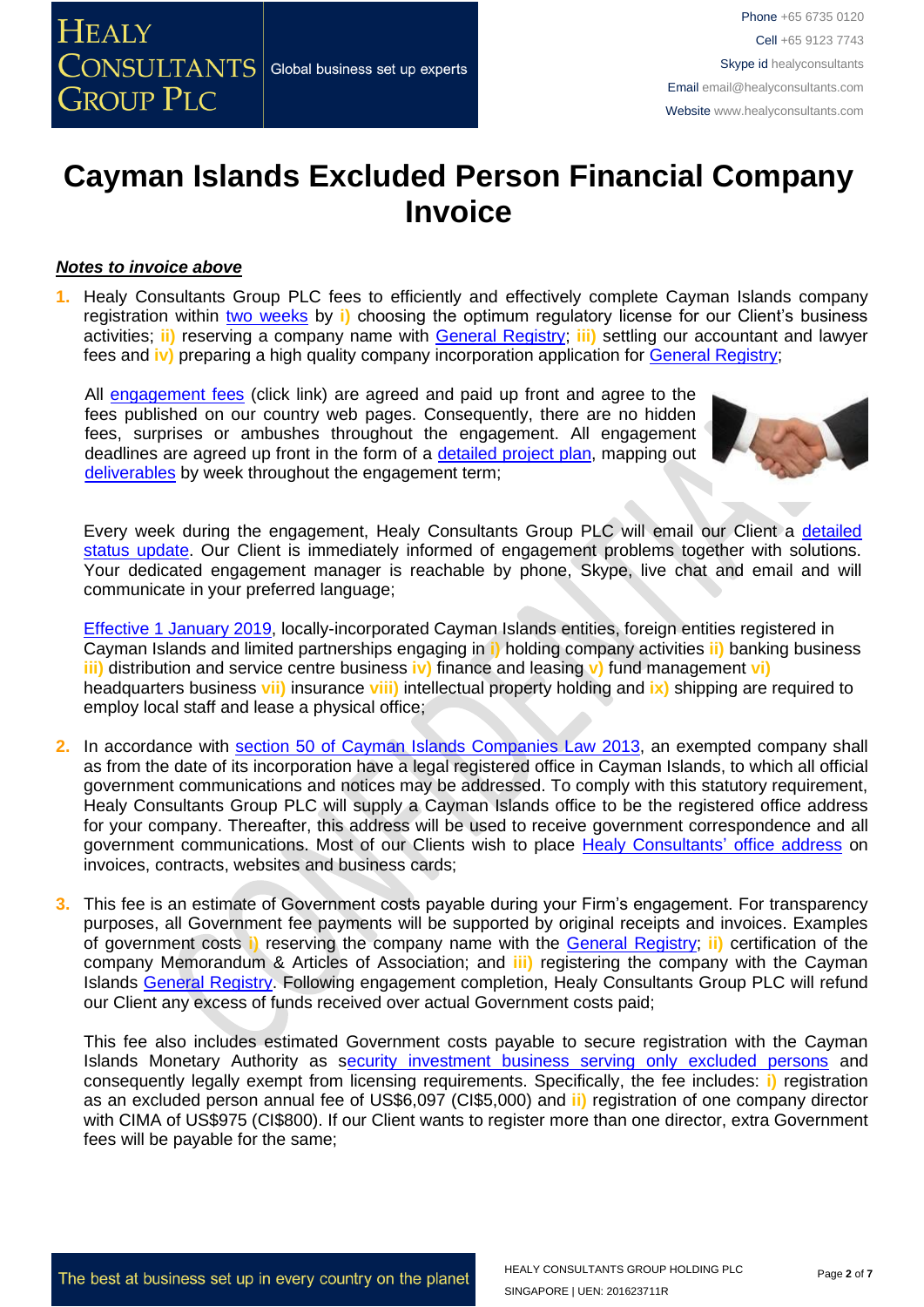**Important note:** All company and excluded person registration renewal Government fees in the Cayman Islands are payable in the month of January, **even if the company has been registered less than 12 months ago**;

- **4.** In accordance with the [Beneficial Ownership \(Companies\) \(Amendment\) Regulations 2018,](http://www.gov.ky/portal/pls/portal/docs/1/12600381.PDF) all Cayman Islands companies are required to update and maintain the beneficial ownership information with the [company registry](https://www.ciregistry.ky/) annually unless the company has a written confirmation of exemption from this law provided by the Registrar;
- **5.** Healy Consultants will be pleased to open a Cayman Islands [corporate bank account](http://www.healyconsultants.com/country-comparisons/corporate-banking-options-without-travel/) without our Client travel. It is a time consuming task, and Healy Consultants will shelter our Client from the associated administrative challenges. As you can appreciate, it is a difficult task to obtain bank account approval through a newly formed company when shareholders, directors and bank signatories reside overseas. Healy Consultants will prepare a business plan for the bank to optimize the probability of corporate bank account approval. Depending on our Client's business and nationality, there is a 30% probability the banks will request a bank signatory to travel for a one-hour bank interview. Healy Consultants will try its best to negotiate with the bank for a travel exemption. If our Client must travel to Cayman Islands for corporate bank account opening, Healy Consultants will refund our Client US\$950;

If our Client is not comfortable with only a Cayman Islands corporate bank account, Healy Consultants will be pleased to open [an international corporate bank account](http://www.healyconsultants.com/international-banking/) (click link) outside of Cayman Islands. Examples include New York, Germany, Liechtenstein, Austria, Bulgaria, South Africa, Australia, London, South America or Dubai. All banks will be top tier banks in these countries with excellent internet banking services. Example of our global banking partners include HSBC, Standard Chartered Bank, Citibank, Barclays, Standard bank, ANZ bank, VTB bank, UBS, Credit Suisse;

The banks enjoy ultimate power of approval of corporate bank account applications. Consequently, guaranteed success is outside of Healy Consultants' control. What is inside our control is the preparation and submission of a high-quality bank application that maximizes the likelihood of approval. Because of the nature of our Client's business (financial services), there is a 25% probability the bank in-house Legal and Compliance Department will reject the corporate bank account application. In the unfortunate event this occurs, Healy Consultants will immediately discuss alternative corporate bank account [solutions \(click link\);](http://www.healyconsultants.com/global-corporate-banking-for-resident-company/)

Global banks continue to tighten corporate bank account opening procedures, their internal compliance departments completing more thorough due diligence of Clients. Consequently, our Clients should expect the bank account approval period at least 6 weeks. Furthermore, global banks now require evidence of proof of business in the country where the corporate bank account will be, including sales contracts or lease agreement;

Furthermore, Healy Consultants expects the bank's risk department to request additional [due diligence](http://www.healyconsultants.com/due-diligence/) from our Client's business including **i)** evidence the business is legally exempt from CIMA licensing requirements **ii)** profile of our Client's customers and source of their funds and **iii)** AML/CFT program and profile of our Client's AML/CFT manager and **iv)** additional KYC information on our Client's business and place of residency;







The best at business set up in every country on the planet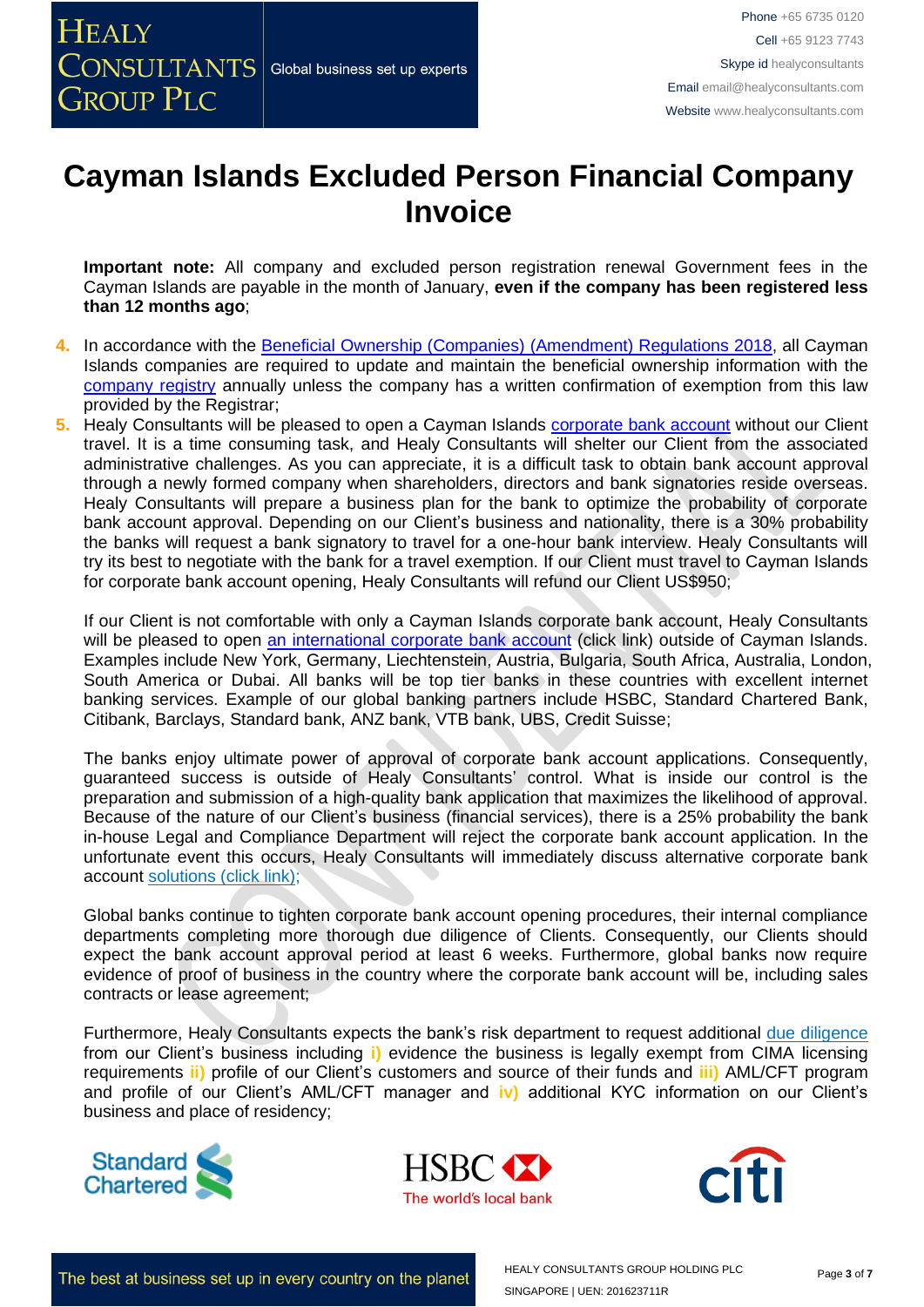- **6.** These are Healy Consultants' fees to assist with the drafting, completion and execution of all documents relating to the initial application or Excluded Person status, including **i)** registering the director(s) of the company with the [Cayman Islands Monetary Authority](http://www.cimoney.com.ky/regulated_sectors/reg_sec_ra.aspx?id=278) under the Directors Registration and Licensing Law 2014 **ii)** assisting our Client to complete the Excluded Person annual declaration **iii)** drafting the board resolutions necessary to apply for this designation and **iv)** liaising with CIMA to complete excluded person registration;
- 7. In accordance with the [Cayman Island Tax Concession Law,](http://www.gov.ky/portal/pls/portal/docs/1/11524841.PDF) a company can ensure 20 years of tax exemption by obtaining a tax exemption certificate by the Cayman Islands [Tax Information Authority](http://www.tia.gov.ky/) (TIA). This certificate guarantees up to twenty years of full exemption on taxes, including: **i)** corporate income tax (CIT); **ii)** capital gains and **iii)** withholding taxation. At present, there are no taxes of this kind in the Cayman Islands;
- 8. All fees quoted in this invoice correspond to fees quoted [on Healy Consultants'](http://www.healyconsultants.com/company-registration-fees/) website. Please review this invoice carefully to identify errors. During the rush of the business day, it is possible that Healy Consultants inadvertently made fee calculation errors, typing errors or omitted services or omitted historic fee payments from Clients. In the unfortunate event you identify invoice errors, please revert to me directly re the same. I apologize in advance if I or my staff made invoice errors;
- **9.** Assuming our Clients re-engage Healy Consultants in year 2, this fee is an estimate of the fees payable next year, 12 months after the date of company registration;
- **10.** If our Client requires company secretarial services from Healy Consultants, our fee to provide this service is an additional US\$1,350 per annum;
- **11.** The fees quoted in this invoice are a prediction of the fees required to efficiently and effectively complete this engagement in a timely manner. If during the engagement Healy Consultants realizes that the project is more complex than anticipated, requiring a large additional investment of time, my Firm will revert to request additional fees. If Healy Consultants completes the engagement faster and more easily than expected, Healy Consultants is happy to refund some fees to our Client;
- **12.** Engage Healy Consultants to [project manage](http://www.healyconsultants.com/project-manage-engagements/) business set up in every country on the planet. We are the best in the [world](http://www.healyconsultants.com/best-in-the-world/) at what we do, timely completing [the A to Z](http://www.healyconsultants.com/a-to-z-of-business-set-up/) of every country engagement;
- **13.** If our Client and Healy Consultants properly plan this engagement, our Clients' will *not* have to travel during this engagement. Healy Consultants will efficiently complete company registration and corporate bank account opening in a timely manner without our Client presence. Instead, our Client will need to **i)** sign and get documents legalized in the embassy in their country of origin and **ii)** courier the originals to Healy Consultants office;



14. If our Client requires non-resident nominee shareholder and director services [\(click link\),](http://www.healyconsultants.com/corporate-outsourcing-services/nominee-shareholders-directors/) Healy Consultants will be pleased to assist. Our fee for professional, passive nominee non-resident corporate shareholder amounts to US\$2,100 per annum. Our fee to be both non-resident nominee director and shareholder amounts to US\$6,600 per annum. Being the sole shareholders and sole director of a Client's company exposes Healy Consultants to reputation, litigation and financial risk;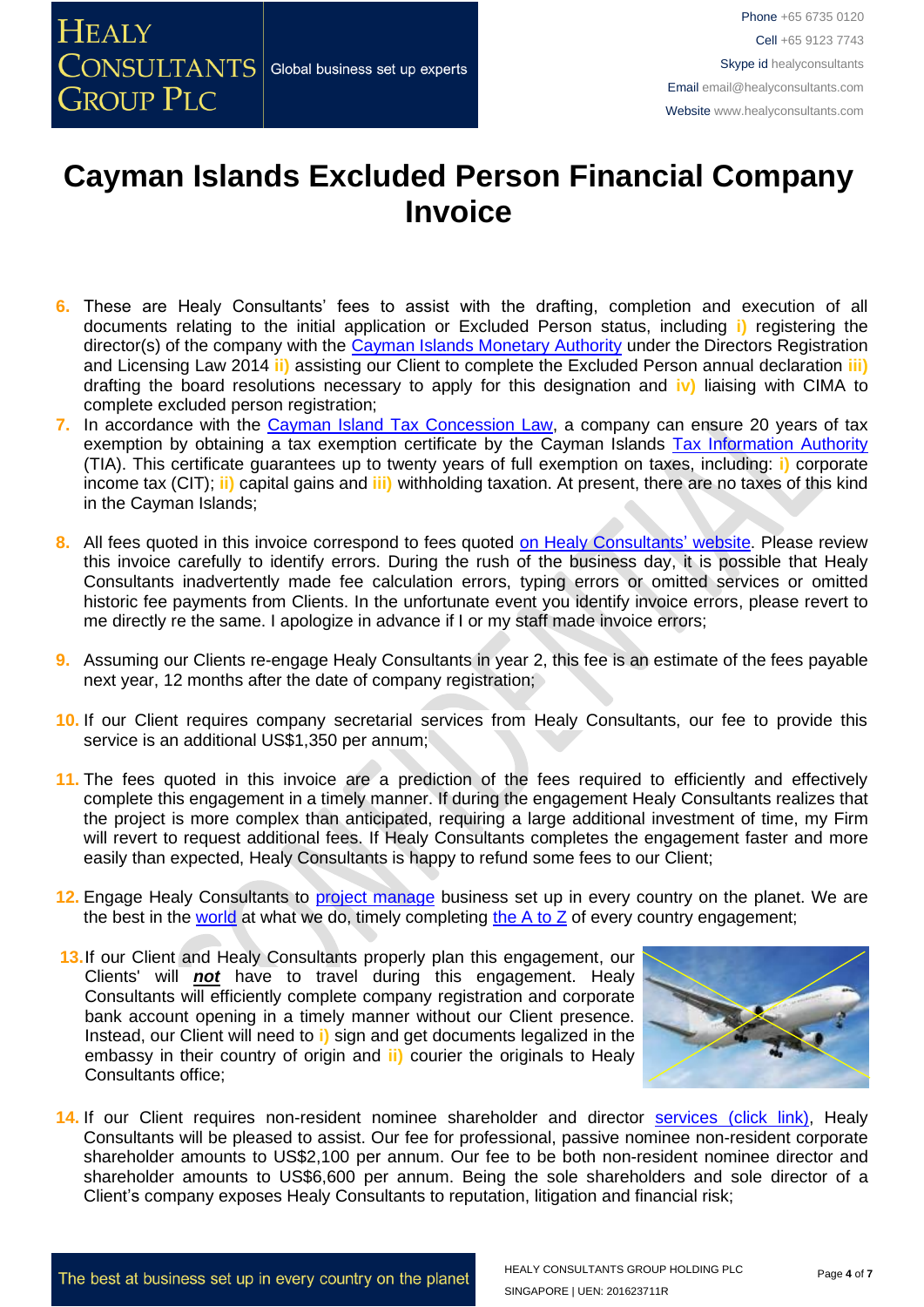- **15.** Before approving excluded person registration, the [Cayman Islands Monetary Authority](http://www.cima.ky/) (CIMA) will require our Client to demonstrate his business will only service **i)** licensed banks or licensed asset management services providers licensed by a reputable licensing authority overseas and or / **ii)** Government authorities and / or **iii)** sophisticated investors making transactions of at least US\$100,000 (CIS80,000) and / or **iv)** high net worth individuals having a net worth of at least US\$1 million (CIS800,000). See [schedule 4 of the SIBA Act of 2015](http://www.cima.ky/upimages/commonfiles/1499349906SecuritiesInvestmentBusinessLaw2015Revision.pdf) for further details;
- **16.** Before approving excluded person registration, the [Cayman Islands Monetary Authority](http://www.cima.ky/) (CIMA) will require our Client to supply an Anti-Money Laundering and Countering Financing of Terrorism (AML/CFT) Program. If needed, Healy Consultant Group PLC will be pleased to assist our Client to prepare such document, for a fee of US\$7,950;
- 17. Before approving excluded person registration, the [Cayman Islands Monetary Authority](http://www.cima.ky/) (CIMA) will require our Client to appoint a compliance officer, who **i)** should have Anti-Money Laundering and Countering Financing of Terrorism (AML/CFT) qualifications and work experience but **ii)** who is not required to be ordinarily resident in the Cayman Islands. To keep the engagement simple, Healy Consultants recommends our Client appoint his own preferred staff to the position. If needed, Healy Consultant Group PLC will be pleased to assist our Client to find a professional AML/CFT officer within or outside of the Cayman Islands, for a one-time fee of US\$4,950. Monthly fee or salary will thereafter be paid directly by our Client to the appointee, independently of Healy Consultants Group PLC;
- 18. If required, Healy Consultants will be pleased to assist your firm to secure employee [visa](http://www.healyconsultants.com/corporate-advisory-services/migration/) approvals. Our fee is US\$3,950 for the first employee, US\$2,950 per employee thereafter. Our employee visa fees includes preparation of a quality visa application and submitting to the correct Government immigration officers. The Government enjoys ultimate power of approval of visa applications. Consequently, guaranteed success is outside of Healy Consultants' control. What is inside our control is the preparation and submission of a high quality immigration visa application that maximizes the likelihood of visa approval;
- **19.** Depending on our Client's business and nationality, the Cayman Islands Government may require a special regulatory license to carry on your business in the country. If required, Healy Consultants Group PLC will assist our Client secure license approval; there may be additional engagement fees. However, the Government enjoys ultimate power of approval of company registrations and business licenses;
- **20.** Some of our Clients request Healy Consultants Group PLC to provide temporary shared [office space](http://www.healyconsultants.com/virtual-office/) for 6 months until their preferred business premises is found. If your Firm requires this service, our onetime fee is US\$950. Monthly rental thereafter is paid directly to the landlord, independently of Healy Consultants;
- **21.** It is important our Clients are aware of their personal and corporate tax obligations in their country of residence and domicile. Let us know if you need Healy Consultants help to clarify your local and international annual tax reporting obligations;

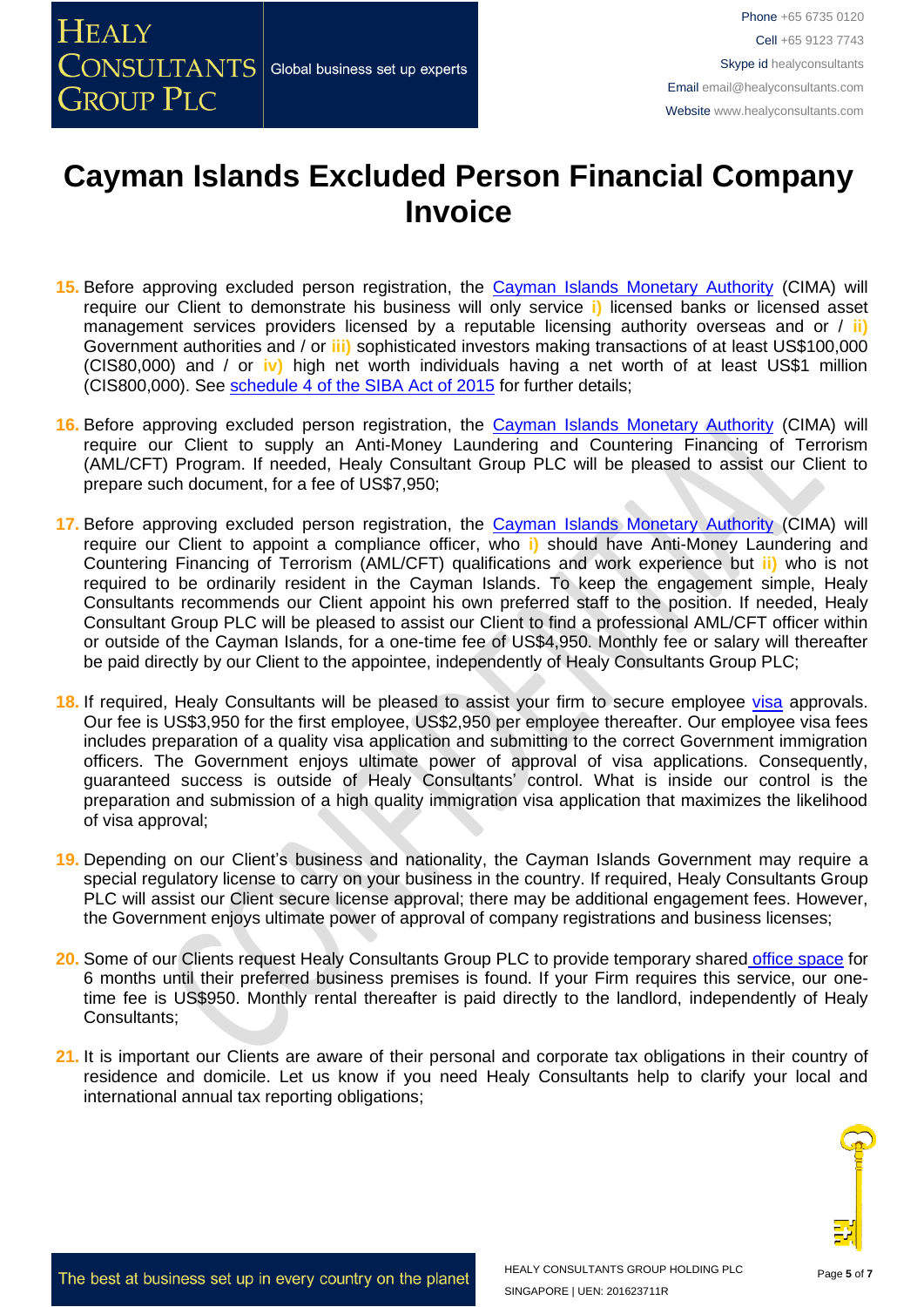- **22.** Some of our Clients require an immediate C[ayman Islands](http://www.healyconsultants.com/turnkey-solutions/) solution. With this strategy, within a day Healy Consultants can supply our Client **i)** an existing dormant Cayman Islands company number and **ii)** an already approved Cayman Islands corporate bank account number and **iii)** a business address. Turnkey solutions are attractive to those entrepreneurs who wish to immediately close a country deal, sign a contract or invoice a customer;
- **23.** During the engagement, shareholders and directors' documents may need to be translated into the local language; before the Government and Bank approves company registration and corporate bank account opening respectively. Consequently, our Client should budget for possible additional translation and embassy attestation fees. Either our Client or Healy Consultants can complete this administrative task;

As always, Healy Consultants Group PLC will negotiate with all third parties to eliminate or reduce additional engagement costs. For transparency purposes, all third-party fee payments will be supported by original receipts and invoices. Examples of possible third-party payments include **i)** embassy fees **ii)** notary public costs **iii)** official translator fees;

- **24.** As stipulated on our [business website](http://www.healyconsultants.com/) and in section 3 of our engagement letter, Healy Consultants Group PLC will only commence the engagement following **i)** settlement of our fees and **ii)** completion and signing of our legal engagement letter;
- **25.** It is important our Clients are aware of their personal and corporate tax obligations in their country of residence and domicile. Let us know if you need Healy Consultants help to clarify your local and international annual tax reporting obligations;
- **26.** As stipulated on our [business website](http://www.healyconsultants.com/) and in section 3 of our engagement letter, Healy Consultants will only commence the engagement following **i)** settlement of our fees and **ii)** completion and signing of our legal engagement letter;
- 27. Healy Consultants Group PLC will only incorporate your company after 75% of due diligence [documentation](http://www.healyconsultants.com/due-diligence/) is received by email. Healy Consultants will only open a corporate bank account after 100% of the Client's original due diligence documentation is received by courier;
- **28.** During the annual renewal engagement with our Client, our in-house [Legal and Compliance](http://www.healyconsultants.com/about-us/key-personnel/cai-xin-profile/)  [Department](http://www.healyconsultants.com/about-us/key-personnel/cai-xin-profile/) reviews the quality and completeness of our Client file. Consequently, Healy Consultants Group PLC may revert to our Client to ask for more up to date [due diligence documentation;](http://www.healyconsultants.com/due-diligence/)
- **29.** To assist our Clients to minimize foreign exchange costs, we offer the payment in SG\$, Euro, Pounds or US\$. Kindly let me know in which currency your Firm prefers to settle our fees and I will send an updated invoice, thank you;
- **30.** Some of our Clients engage Healy Consultants Group PLC to [recruit](http://www.healyconsultants.com/corporate-outsourcing-services/how-we-help-our-clients-recruit-quality-employees/) local employees. We have a lot of experience in this area and we are quite skilled at securing quality candidates for our Clients;